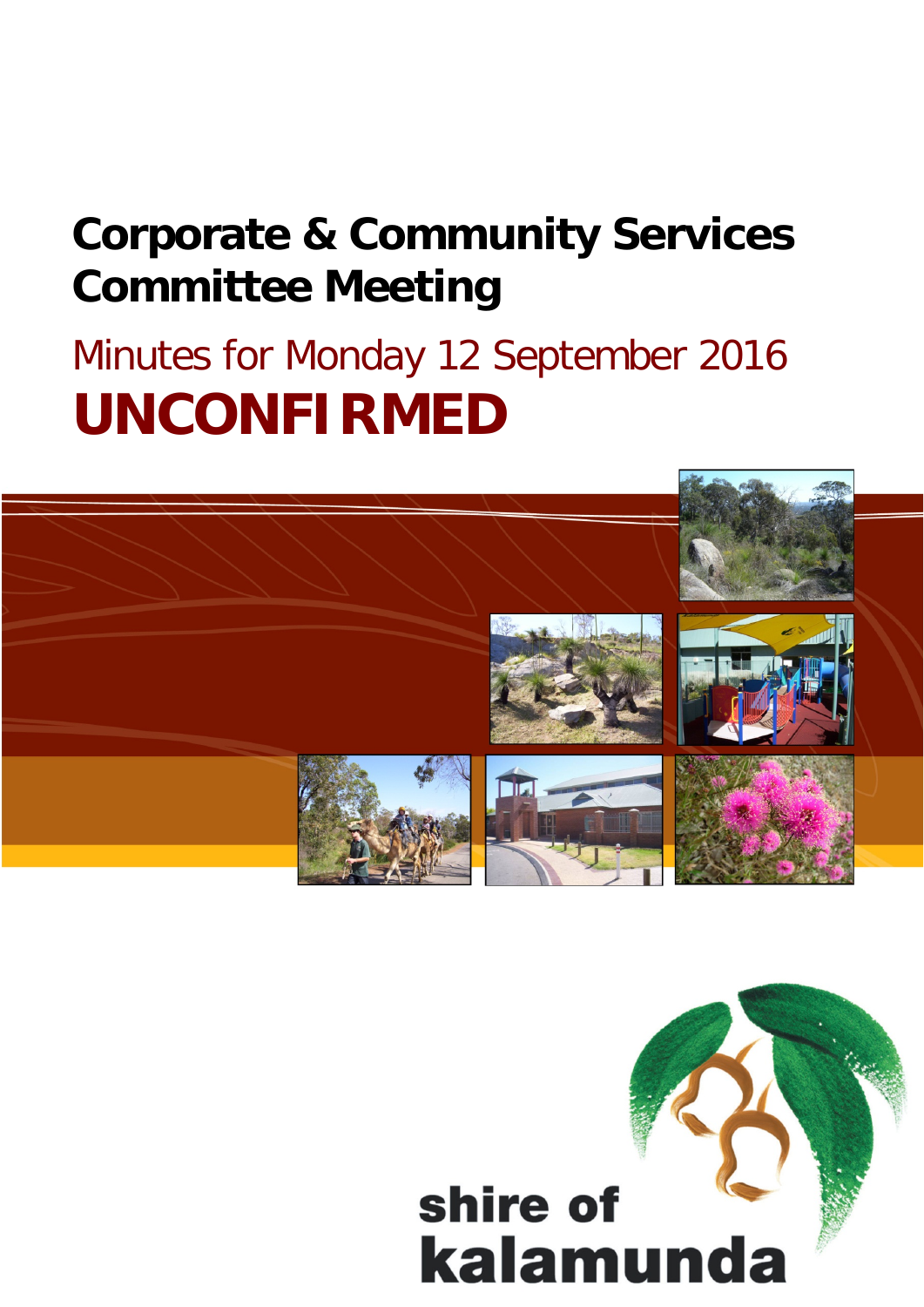# **INDEX**

| 1.0  |                                                                   |  |
|------|-------------------------------------------------------------------|--|
| 2.0  | ATTENDANCE, APOLOGIES AND LEAVE OF ABSENCE PREVIOUSLY APPROVED3   |  |
| 3.0  |                                                                   |  |
| 4.0  |                                                                   |  |
| 5.0  |                                                                   |  |
| 6.0  | ANNOUNCEMENTS BY THE PRESIDING MEMBER WITHOUT DISCUSSION4         |  |
| 7.0  |                                                                   |  |
| 8.0  |                                                                   |  |
| 9.0  |                                                                   |  |
|      | 34.<br>35.                                                        |  |
| 10.0 |                                                                   |  |
| 11.0 |                                                                   |  |
| 12.0 | QUESTIONS BY MEMBERS OF WHICH DUE NOTICE HAS BEEN GIVEN 17        |  |
| 13.0 | URGENT BUSINESS APPROVED BY THE PRESIDING MEMBER OR BY DECISION17 |  |
| 14.0 |                                                                   |  |
| 15.0 |                                                                   |  |
| 16.0 |                                                                   |  |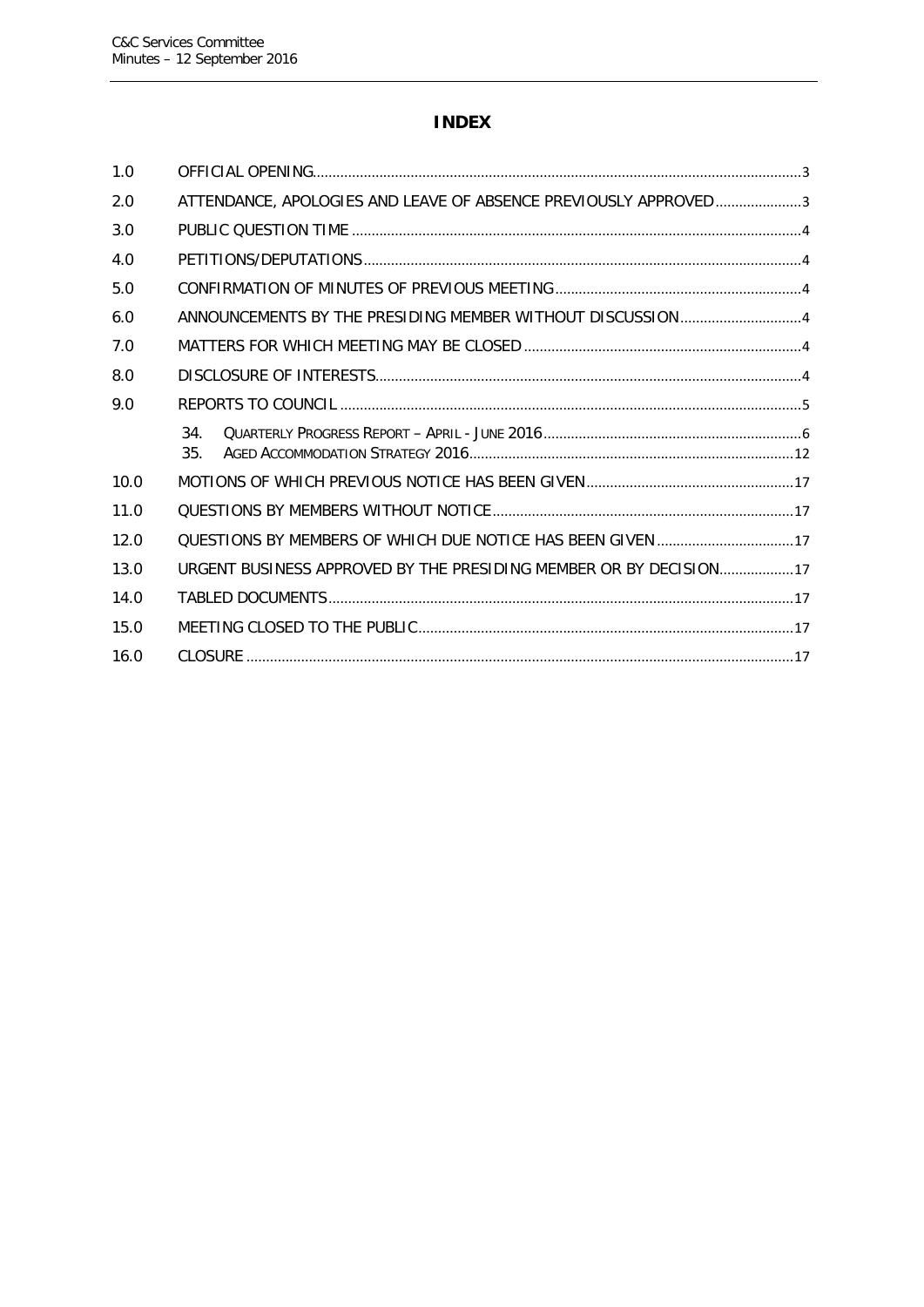## **MINUTES**

## <span id="page-2-0"></span>**1.0 OFFICIAL OPENING**

The Presiding Member opened the meeting at 6.03pm, and welcomed Councillors, Staff and Members of the Public Gallery.

#### <span id="page-2-1"></span>**2.0 ATTENDANCE, APOLOGIES AND LEAVE OF ABSENCE PREVIOUSLY APPROVED**

#### 2.1 **Attendance**

#### **Councillors**

| Andrew Waddell JP | (Shire President) North West Ward  |
|-------------------|------------------------------------|
| Sara Lohmeyer     | North West Ward                    |
| Dylan O'Connor    | North West Ward                    |
| Sue Bilich        | North Ward                         |
| Tracy Destree     | North Ward                         |
| Simon Di Rosso    | North Ward                         |
| Michael Fernie    | South East Ward                    |
| John Giardina     | South East Ward                    |
| Geoff Stallard    | South East Ward                    |
| Brooke O'Donnell  | South West Ward                    |
| Noreen Townsend   | (Presiding Member) South West Ward |
|                   |                                    |

## **Members of Staff**

| Rhonda Hardy                 | <b>Chief Executive Officer</b>                |
|------------------------------|-----------------------------------------------|
| Natalie Martin Goode         | <b>Director Development Services</b>          |
| Dennis Blair                 | <b>Director Asset Services</b>                |
| <b>Gary Ticehurst</b>        | <b>Director Corporate Services</b>            |
| <b>Darrell Forrest</b>       | Manager Governance, Strategy & Legal Services |
| Andrew Fowler-Tutt           | <b>Manager Approval Services</b>              |
| Rob Korenhof                 | Manager Asset Delivery                        |
| Nicole O'Neill               | <b>Public Relations Coordinator</b>           |
| Sara Slavin                  | <b>Council Support Officer</b>                |
|                              |                                               |
| <b>Members of the Public</b> | 13                                            |

## **Members of the Press** 0

## 2.2 **Apologies**

|     | <b>Councillors</b><br>Allan Morton          | South West Ward |  |
|-----|---------------------------------------------|-----------------|--|
|     | <b>Members of Staff</b>                     | Nil.            |  |
| 2.3 | <b>Leave of Absence Previously Approved</b> | Nil.            |  |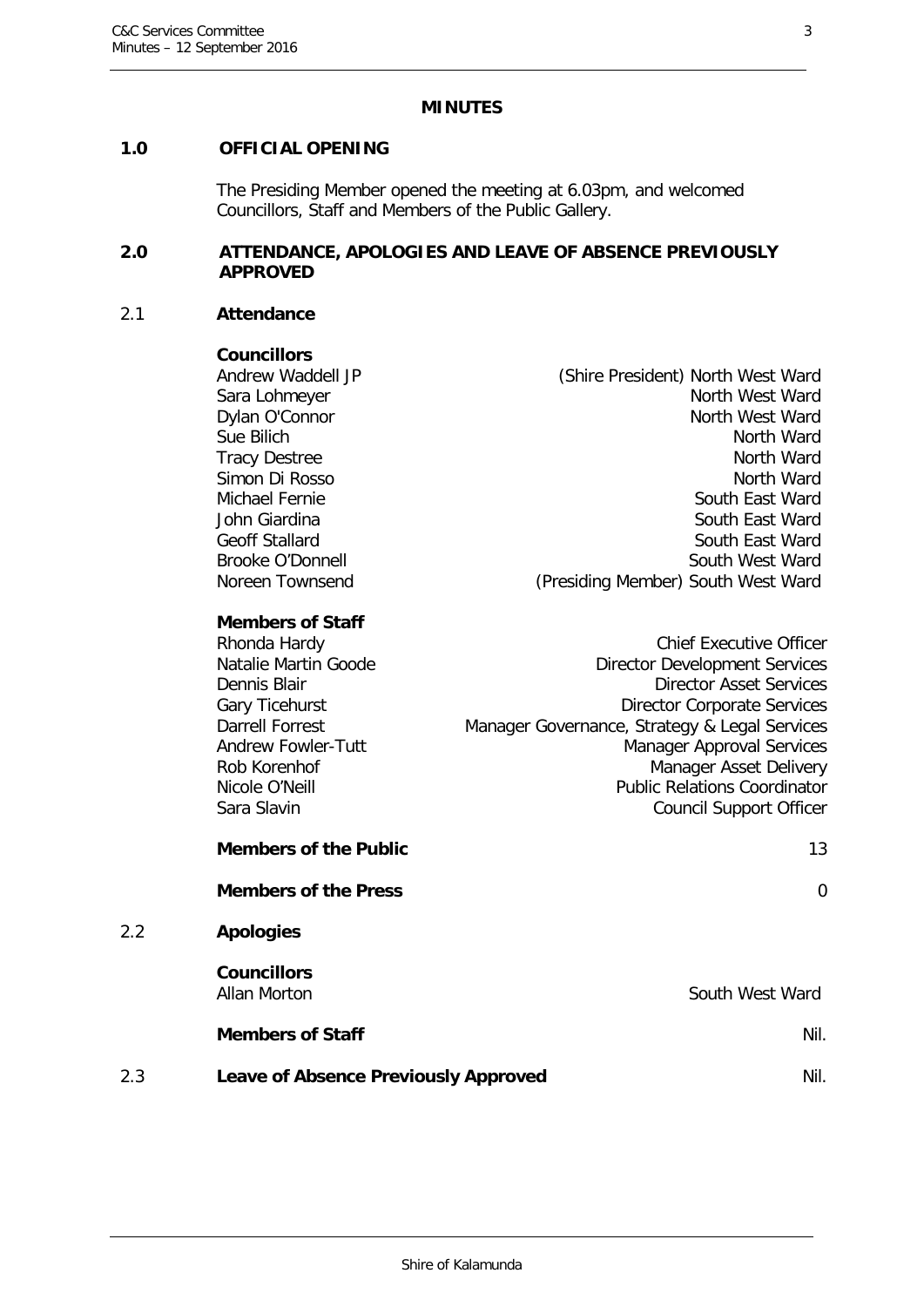## <span id="page-3-0"></span>**3.0 PUBLIC QUESTION TIME**

A period of not less than 15 minutes is provided to allow questions from the gallery on matters relating to the functions of this Committee. For the purposes of Minuting, these questions and answers are summarised.

3.1 Nil.

## <span id="page-3-1"></span>**4.0 PETITIONS/DEPUTATIONS**

4.1 Nil.

## <span id="page-3-2"></span>**5.0 CONFIRMATION OF MINUTES OF PREVIOUS MEETING**

5.1 That the Minutes of the Corporate & Community Services Committee Meeting held on 8 August 2016, as published and circulated, are confirmed as a true and accurate record of the proceedings.

Moved: **Cr Brooke O'Donnell**

Seconded: **Cr Tracy Destree**

Vote: **CARRIED UNANIMOUSLY (11/0)**

- <span id="page-3-3"></span>**6.0 ANNOUNCEMENTS BY THE PRESIDING MEMBER WITHOUT DISCUSSION**
- 6.1 Nil.
- <span id="page-3-4"></span>**7.0 MATTERS FOR WHICH MEETING MAY BE CLOSED**
- 7.1 Nil.
- <span id="page-3-5"></span>**8.0 DISCLOSURE OF INTERESTS**

## 8.1 **Disclosure of Financial and Proximity Interests**

- a. Members must disclose the nature of their interest in matters to be discussed at the meeting. (Section 5.65 of the Local Government Act 1995.)
- b. Employees must disclose the nature of their interest in reports or advice when giving the report or advice to the meeting. (Section 5.70 of the Local Government Act 1995.)
- 8.1.1 Nil.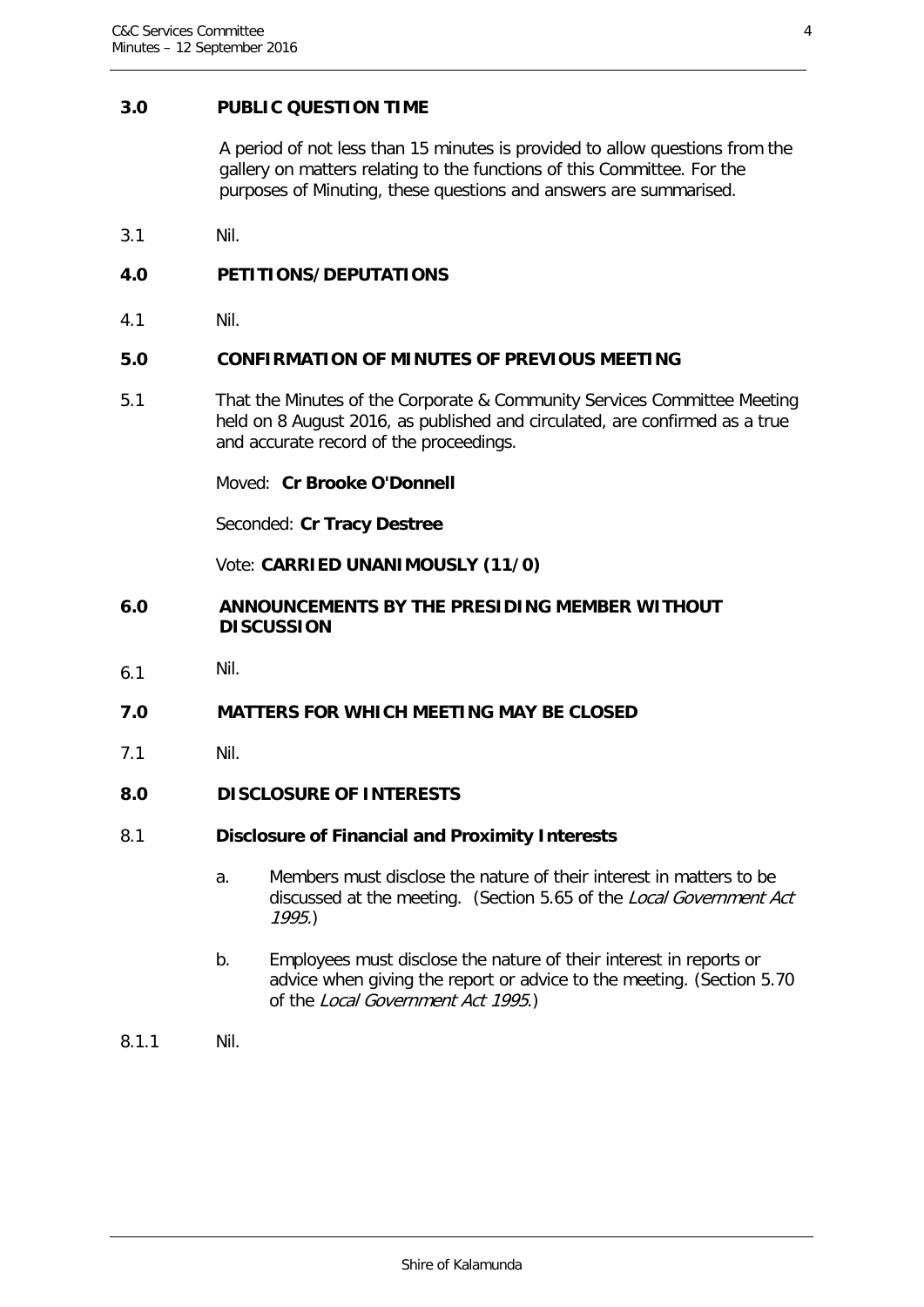# 8.2 **Disclosure of Interest Affecting Impartiality**

- a. Members and staff must disclose their interest in matters to be discussed at the meeting in respect of which the member or employee had given or will give advice.
- 8.2.1 Nil.

## <span id="page-4-0"></span>**9.0 REPORTS TO COUNCIL**

Please Note: declaration of financial/conflict of interests to be recorded prior to dealing with each item.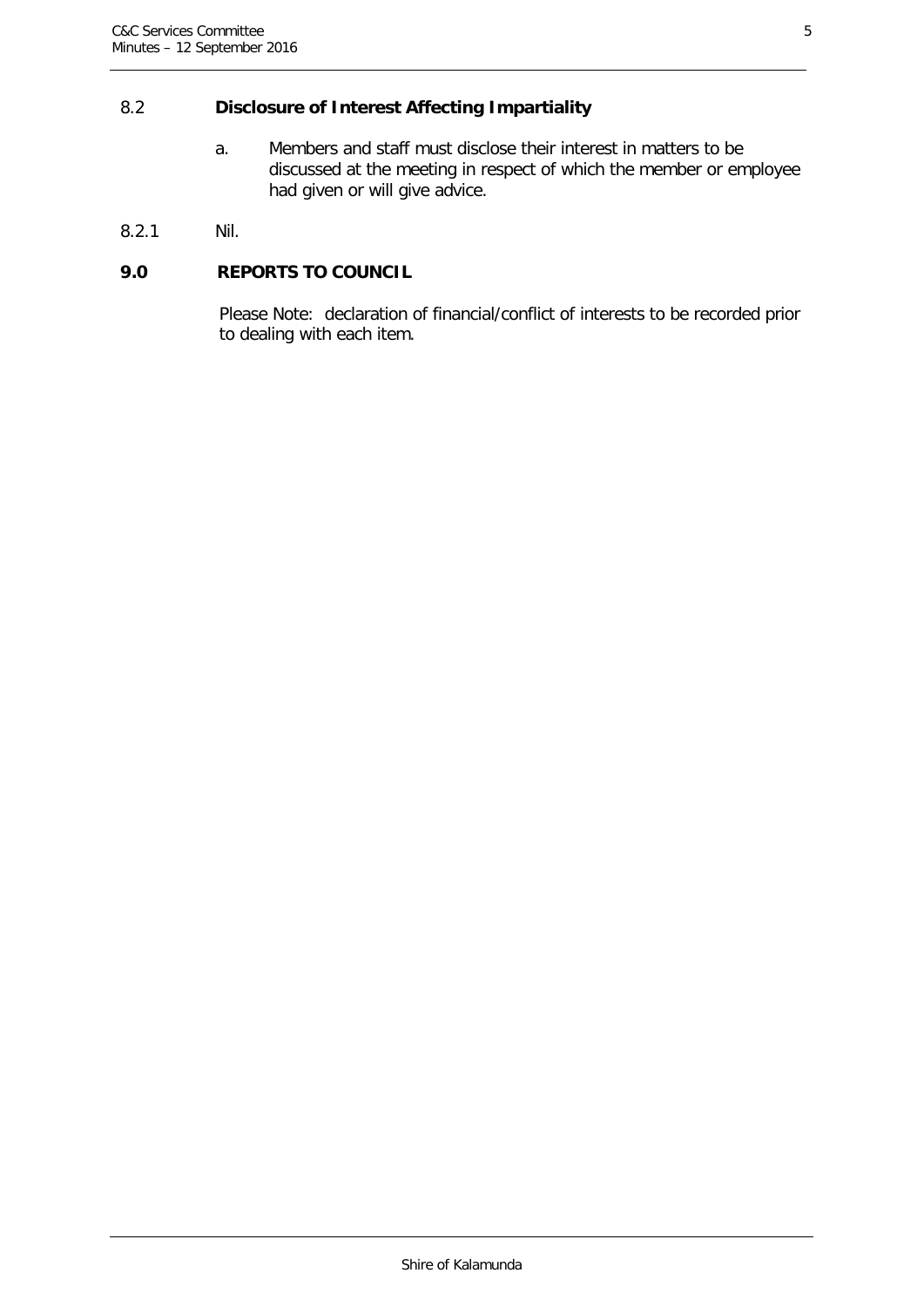## <span id="page-5-0"></span>**34. Quarterly Progress Report – April - June 2016**

| Previous Items      | N/A                                           |
|---------------------|-----------------------------------------------|
| Responsible Officer | Chief Executive Officer                       |
| Service Area        | Office of the CEO                             |
| File Reference      | OR-CMA-009                                    |
| Applicant           | N/A                                           |
| Owner               | N/A                                           |
| Attachment 1        | Quarterly Progress Report - April - June 2016 |

## **PURPOSE**

1. To report to Council on the Shire's progress towards achieving its strategic goals.

## **BACKGROUND**

- 2. The Quarterly Progress Report is generated from the Shire's integrated planning system, "Interplan". The report reflects the progress of individual actions, which are linked to Council's Strategic Plan. This ensures each employee is working towards achieving the strategic direction of the Council.
- 3. The person responsible for an action or task in Interplan is required to provide an update each month, giving an indication of how the action is progressing. Key Performance Indicators (KPIs) are also updated. This information is collated by Interplan to provide an overview of how the organisation is performing.

## **DETAILS**

- 4. The Quarterly Progress Report for the period 1 April 2016 to 30 June 2016 is presented at (Attachment 1).
- 5. The report shows the progress of the actions and Key Performance Indicators from the Corporate Business Plan, Kalamunda Achieving. The report also shows the progress of the Shire against the goals set out in Council's Strategic Plan to 2023, Kalamunda Advancing.
- 6. This is the final report for the 2015/2016 year, and the final report under the old organisational structure. Future reports will reflect the new business units and reporting lines.

## **Quarterly Progress Against Goals**

7. Each business unit in the Shire has a business plan, which contains the actions to be achieved in the 2015/2016 year. Each of these actions is linked to a strategy, outcome and goal in the Strategic Plan adopted by Council.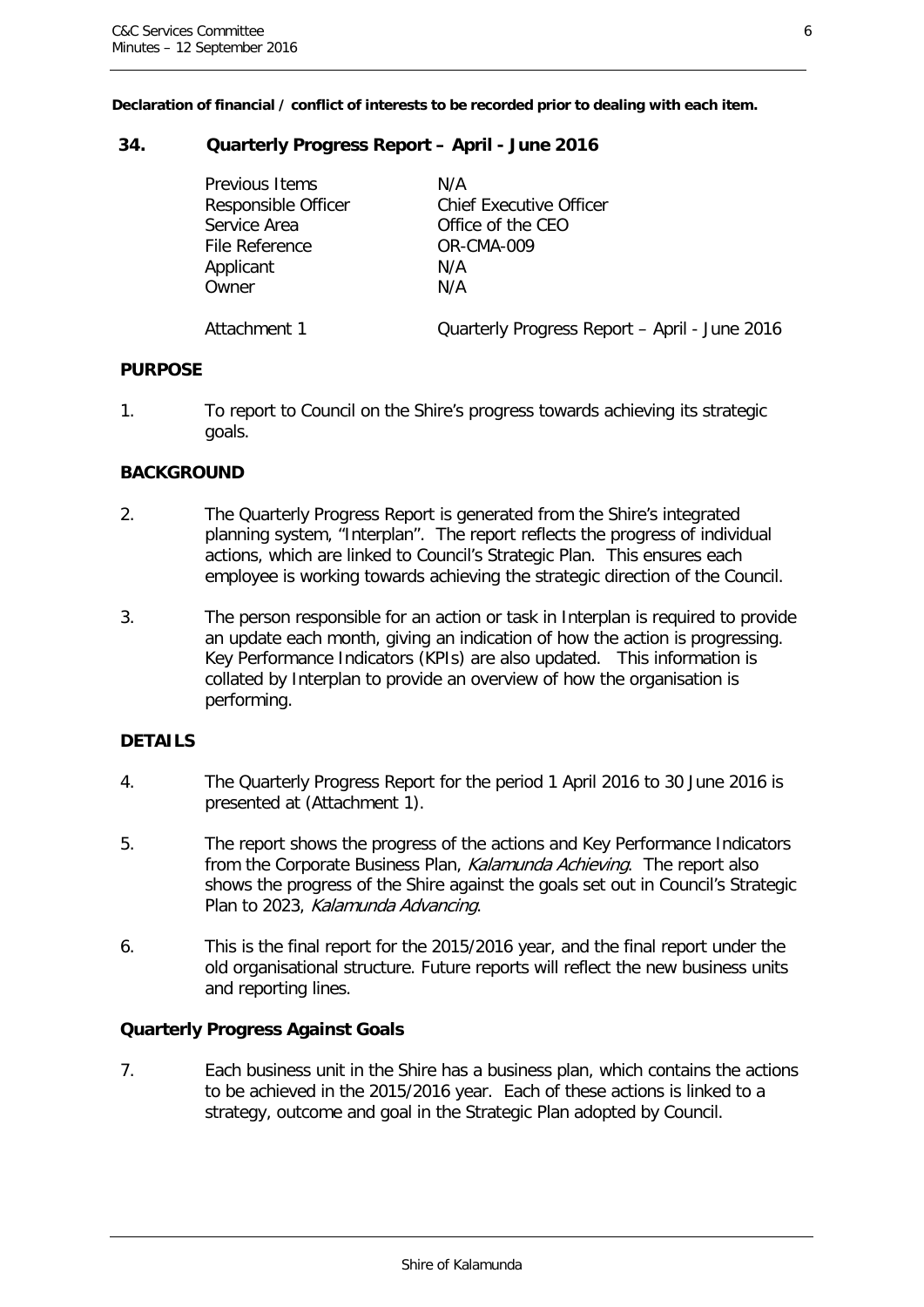- 8. Of the 429 actions monitored across the organisation, 377 (or 88%) are at 90% or more of their progress target for the year to date. There are only 15 actions (3%) at less than 70% of their progress target.
- 9. The six actions listed as "Actions With No Target" are those that are not due to start until later years.
- 10. As shown by the gauges on page 2 of the report, all Strategic Goals from Council's Strategic Plan are progressing well against set targets.

#### **Key Performance Indicators**

- 11. Performance against the Shire's corporate KPIs is shown. All measures have been derived from the Shire's Strategic Plan, to be reported to Council and the community.
- 12. Of the 18 KPIs, for the financial year 1 July 2015 30 June 2016
	- Eight are at or exceeding their target.
	- Seven are within 10% of their target.
	- Two are below 10% of its target.
	- One (relating to budget variance) had not been updated by the report date of 29 July.
- 13. One off-track KPI relates to land sales. There were no land sales undertaken by the Shire in 2015/2016.
- 14. The other off-track KPI relates to outstanding planning applications. The target for this KPI is 5% or less outstanding each month (as a percentage of total applications received).

The results for 2015/2016 were – July: 7% August: 3% September: 6% October: 4% November: 10% December: 11% January: 29% February: 4% March: 4% April: not updated May: 1% June: 2%

In most cases where applications are outstanding, the reason given is further information has been requested from the applicant, or the application has been referred to Council.

15. Please note the "traffic light" indicator on the Report only relates to the month of June 2016, not to the whole quarter.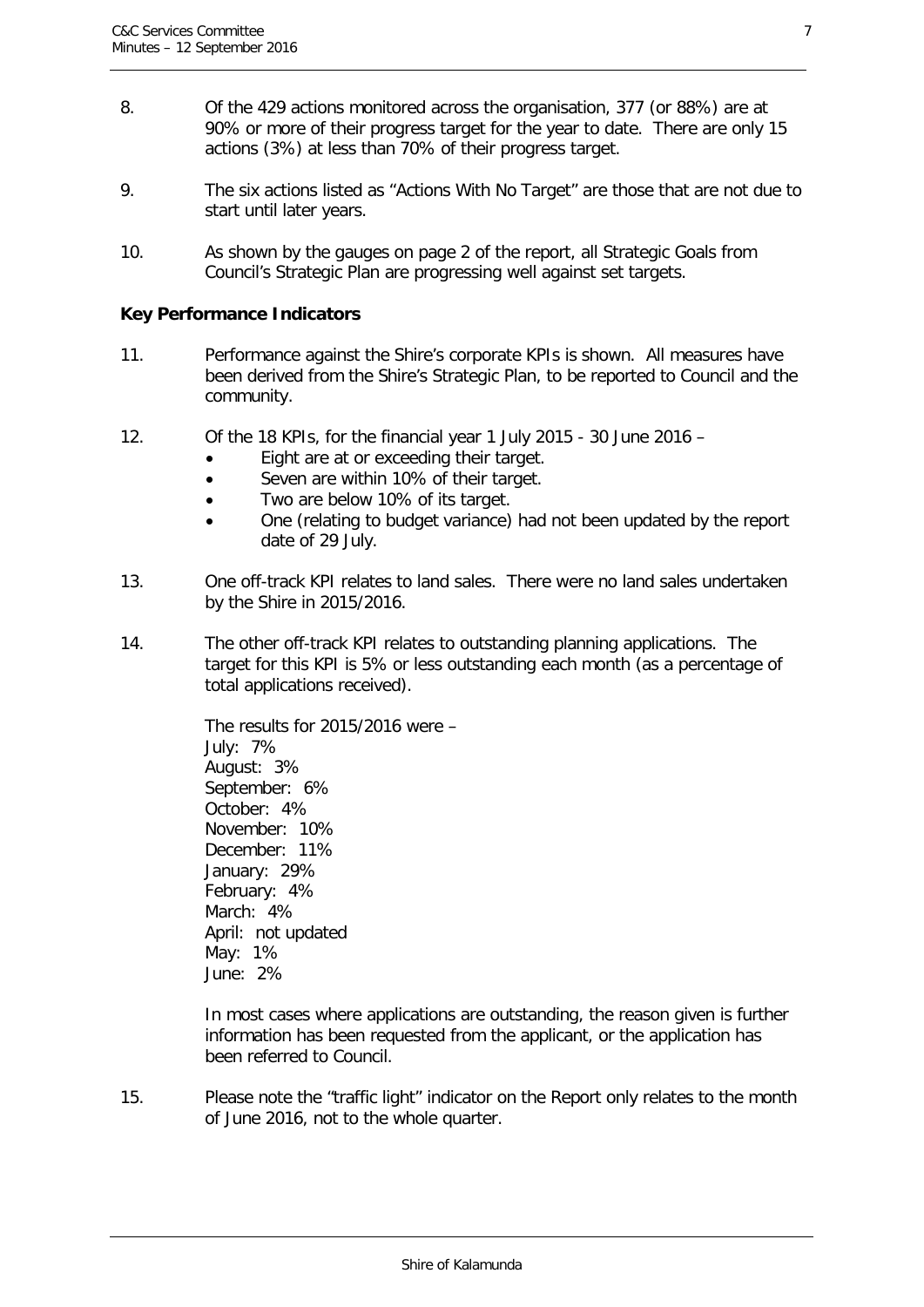16. Business unit managers are reminded regularly of the importance of updating their actions, tasks and KPIs in Interplan. In 2015/2016, managers were provided with written copies of their business plans, and required to sign to acknowledge they are aware of their responsibilities.

## **Major Projects**

- 17. The Corporate Business Plan, Kalamunda Achieving, sets out a number of Priority Actions for the Shire for the four-year period to 30 June 2019. The progress of the Priority Actions for 2015/2016 is shown in the Major Projects section of the Report.
- 18. There are currently no off-track Priority Actions (at less than 40% of the progress target for the year to date).
- 19. Comments indicating the status of all actions and their current progress are included in pages 7 to 63 of the Report.

## **STATUTORY AND LEGAL CONSIDERATIONS**

20. Nil.

## **POLICY CONSIDERATIONS**

21. Nil.

## **COMMUNITY ENGAGEMENT REQUIREMENTS**

22. The Report is presented to keep Council informed of the organisation's progress. The community is advised of the Shire's achievements and progress by the Annual Report.

## **FINANCIAL CONSIDERATIONS**

23. Financial progress is reported monthly by the Monthly Financial Statements.

## **STRATEGIC COMMUNITY PLAN**

#### **Strategic Planning Alignment**

24. Kalamunda Advancing: Strategic Community Plan to 2023

OBJECTIVE 6.7 – To provide a business environment that strives for continuous improvement through the use of highly effective business systems and processes.

Strategy 6.7.4 Develop and maintain information systems to capture, monitor and compare corporate data and performance.

## **SUSTAINABILITY**

## **Social Implications**

25. Nil.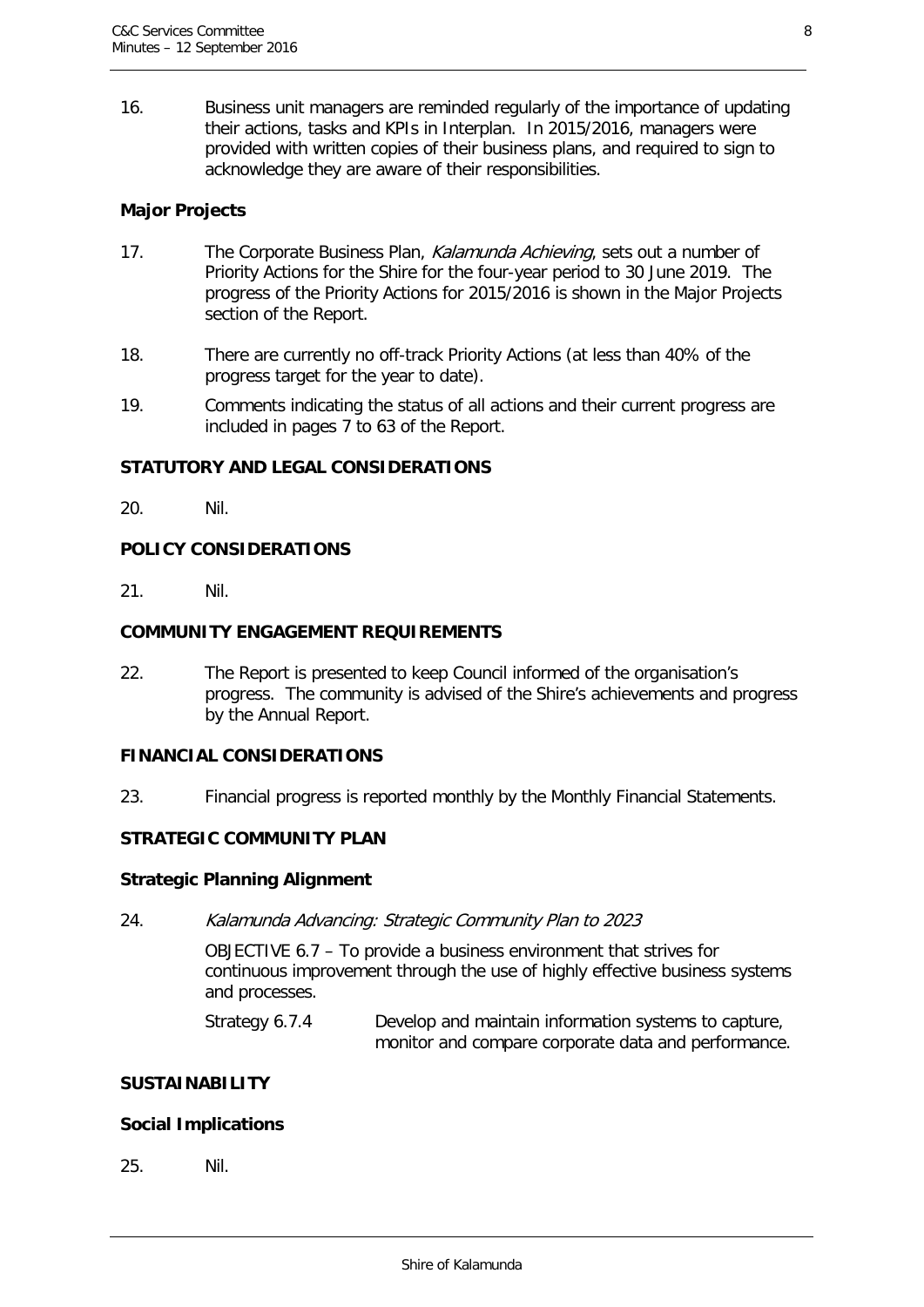# **Economic Implications**

26. Nil.

# **Environmental Implications**

27. Nil.

## **RISK MANAGEMENT CONSIDERATIONS**

| 28. | <b>Risk</b>                                                                                            | Likelihood      | Consequence | Rating | <b>Action/Strategy</b>                                                                                                                             |
|-----|--------------------------------------------------------------------------------------------------------|-----------------|-------------|--------|----------------------------------------------------------------------------------------------------------------------------------------------------|
|     | The Shire fails<br>to carry out<br>the actions set<br>out in the<br>corporate<br><b>Business Plan.</b> | <b>Unlikely</b> | Major       | Medium | Regular<br>reporting of<br>action progress<br>to CEO,<br>Directors and<br>Council to<br>ensure that<br>performance is<br>monitored and<br>managed. |
|     | KPIs are not<br>$met -$<br>standard of<br>customer<br>service<br>declines.                             | Possible        | Major       | High   | Regular<br>reporting of<br>KPI<br>achievement to<br>CEO, Directors<br>and Council to<br>ensure that<br>performance is<br>monitored and<br>managed. |

## **OFFICER COMMENT**

29. Nil.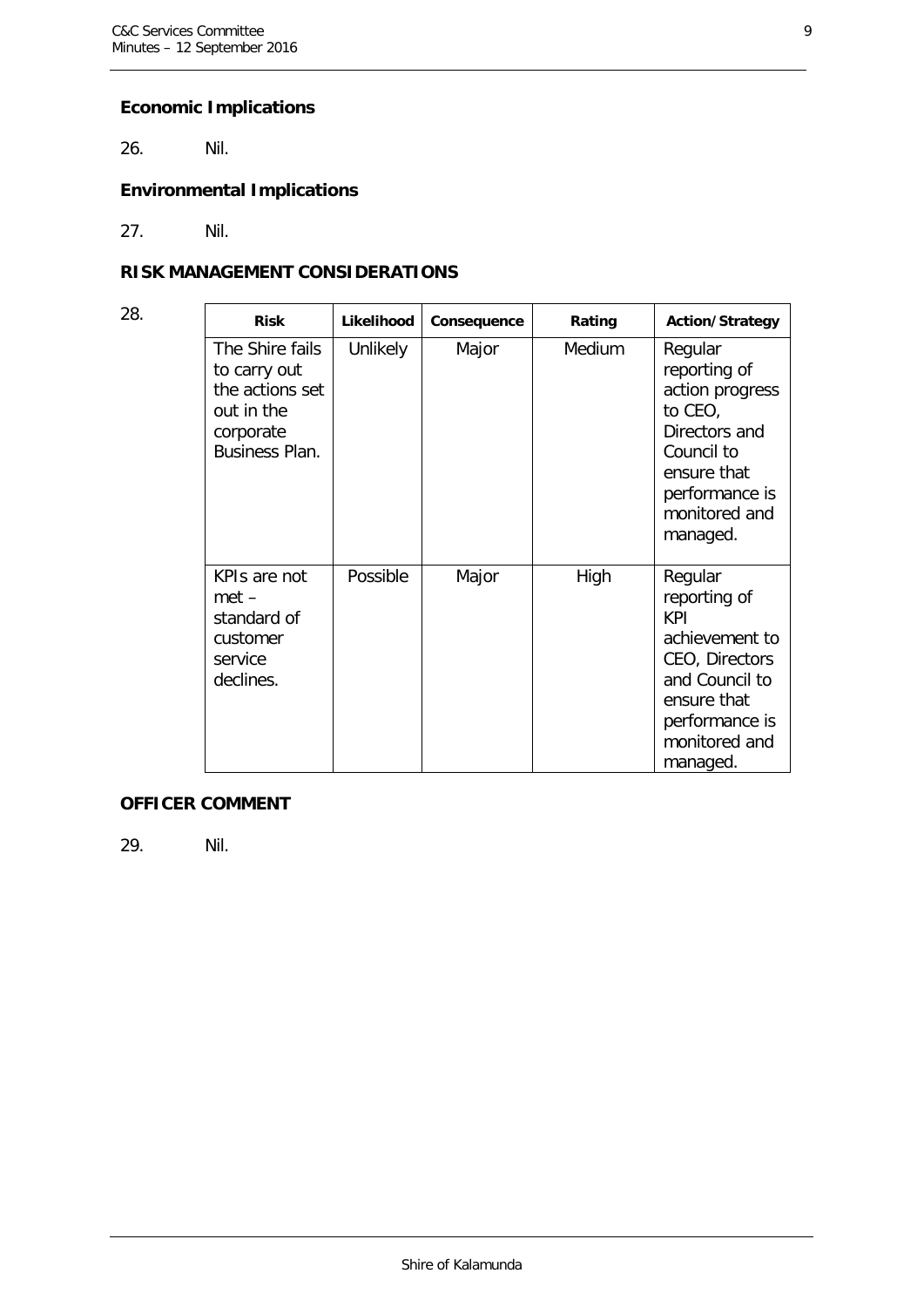Cr Andrew Waddell sought clarity regarding the Quarterly Progress Report stating I have noticed there are a large number of items that are listed as 100% complete with a green light, yet when you look at them, take for example "1.6.1.1 Maintain and monitor the Shire's Graffiti management program" with a date of 30/06/2019 so obviously that is the intention to monitor it over that period of time, yet it is listed as 100% completed. There are a number of items like this that seem to have a time period that extends well beyond now yet they have an ongoing component. Could someone explain to me what that 100% means in that context?

The Chief Executive Officer responded that the 100% is being measured on what the program achieved just for that quarter but it is combined with the Corporate Business Plan which the system absorbs and the Corporate Business Plan sets out actions over a four year period. Which is why we would continue to monitor and clean away graffiti for the entire life of the Corporate Plan. However when we are reporting we are only reporting about what has been done in the quarter.

Cr Andrew Waddell clarified that his previous question was not specific to that action but more an example to explain what his query is about. Cr Andrew Waddell then asked where it is listed that the item is only 50% complete does that mean we only achieved 50% of what should have been completed within that quarter, and if so why then are they showing as a green light?

The Chief Executive Officer took this question on notice.

## **Voting Requirements: Simple Majority**

## **COMMITTEE RECOMMENDATION TO COUNCIL (C&C 34/2016)**

That Council:

1. Receives the Quarterly Progress Report for April – June 2016.

Moved: **Cr Andrew Waddell**

Seconded: **Cr Dylan O'Connor**

Vote: **CARRIED UNANIMOUSLY (11/0)**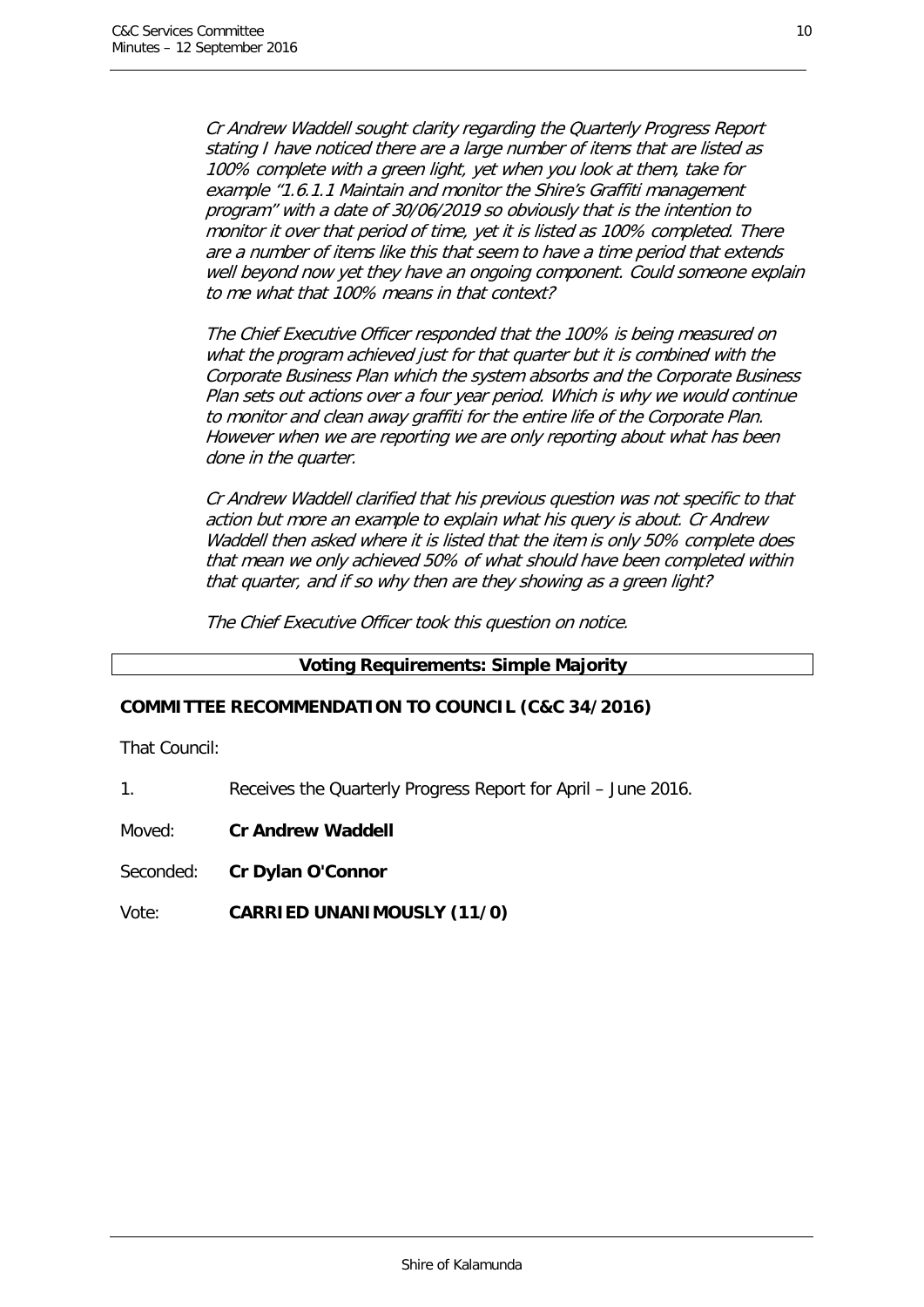# **Attachment 1**

Quarterly Progress Report – April - June 2016 [Click HERE to go directly to the document](http://www.kalamunda.wa.gov.au/files/9c70bf81-34bf-4307-a763-a67a010af5f2/Item-34-Att-1-CC-12-September-2016.pdf)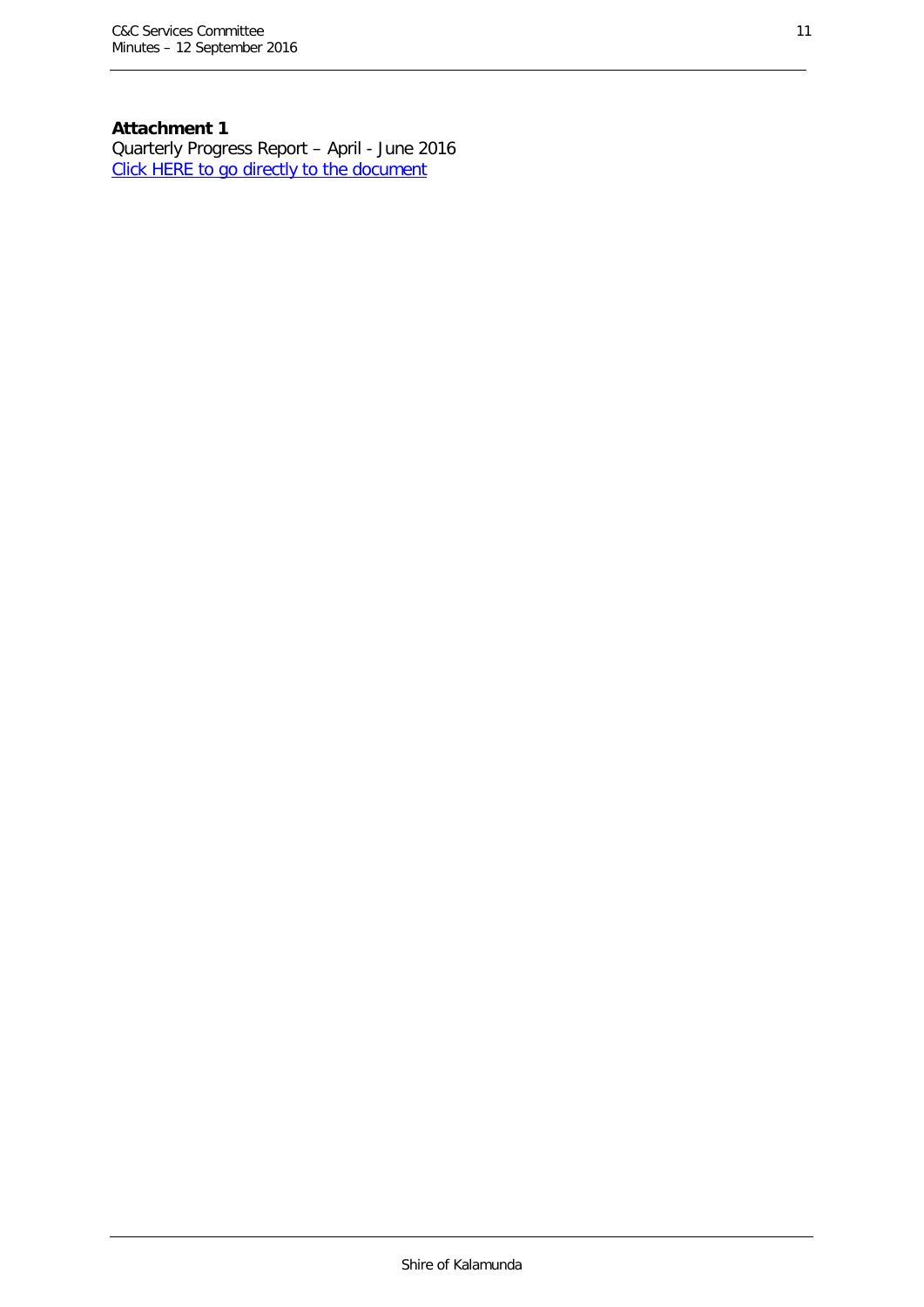**Declaration of financial / conflict of interests to be recorded prior to dealing with each item.**

## <span id="page-11-0"></span>**35. Aged Accommodation Strategy 2016**

| Previous Items<br>Responsible Officer<br>Service Area | N/A<br><b>Chief Executive Officer</b><br>Office of CEO   |
|-------------------------------------------------------|----------------------------------------------------------|
| File Reference                                        |                                                          |
| Applicant                                             | N/A                                                      |
| Owner                                                 | N/A                                                      |
| Attachment 1                                          | Aged Accommodation Strategy 2016 – Shire of<br>Kalamunda |

## **PURPOSE**

1. To receive the Aged Accommodation Strategy 2016 and accept the recommendations of the report.

## **BACKGROUND**

2. The Shire of Kalamunda commissioned MacroPlan Dimasi to prepare a high level strategy illustrating the potential retirement/aged care delivery options which could be considered by Council.

## **DETAILS**

- 3. The Shire of Kalamunda's Aged Accommodation Strategy, June 2008, assessed the supply and demand of retirement and aged care in the Shire and outlined the challenges to cater for the future needs of the ageing community.
- 4. Since this report a new range of data sets have become available including the Census of Population and Housing from the Australian Bureau of Statistics, population projections for Western Australian. Changes to Federal and State Government policy have also occurred.
- 5. The principal study area of the Aged Accommodation Strategy 2016 is the Shire of Kalamunda and surrounding suburbs. At times the assessment considers the broader metropolitan region based on evidence about the distance people move when entering a retirement village or aged care facility.
- 6. From the assessment undertaken MarcroPlan Dimasi recommends that the Shire of Kalamunda:
	- Should not directly undertake any retirement or aged care developments. The sector has become increasingly demanding in terms of regulation, cost efficiency pressures, operational requirements and market demands that both the retirement living and aged care sectors have become more demanding of their owner/operators;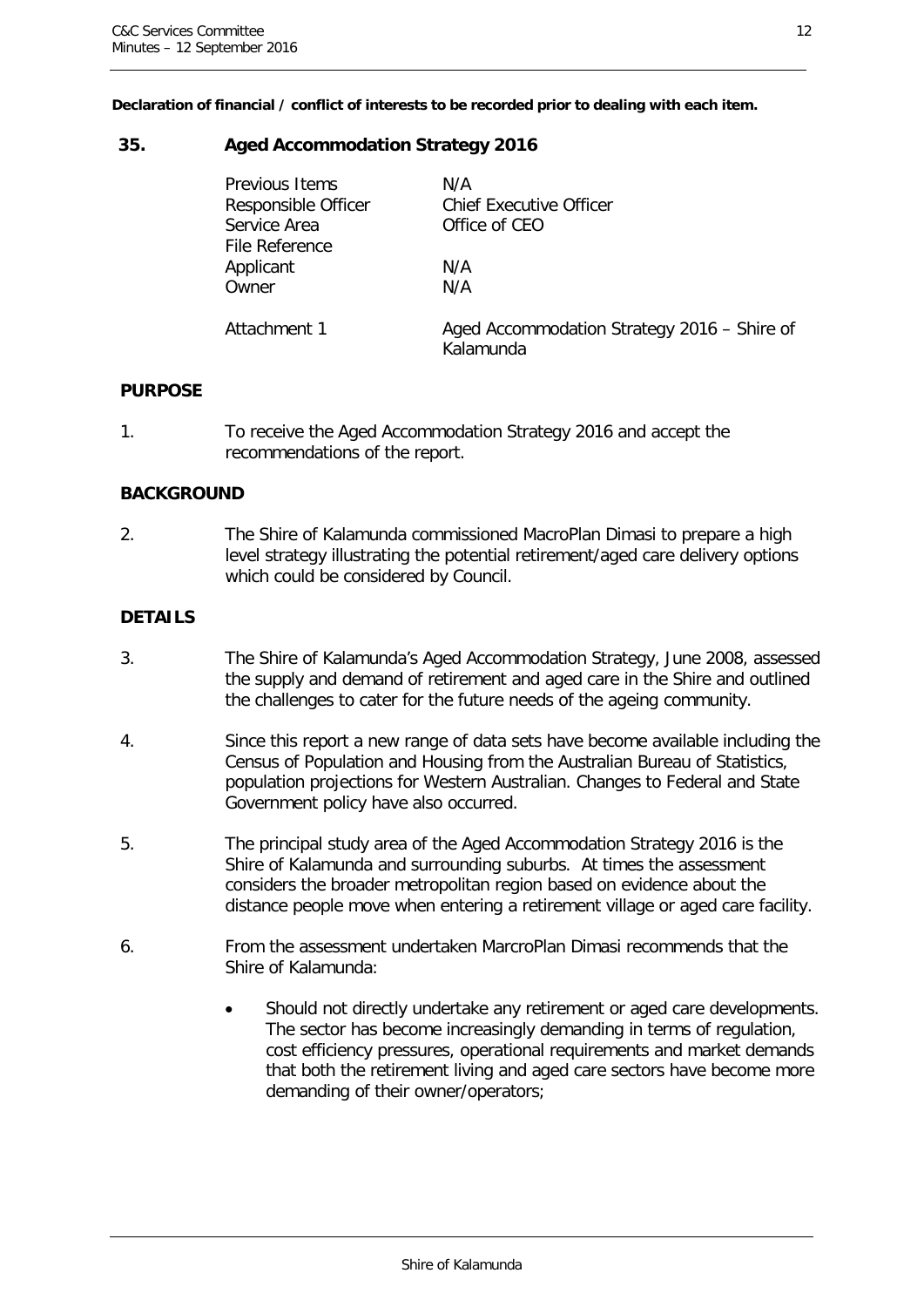- Encourage providers that will provide a 'hub and spoke' approach to aged care which means they will have one or more home bases within the Shire and be able to use these to provide home (community ) care services and therefore encourage ageing in place;
- use government assets (including State Government land) to encourage retirement living and aged care developments (similar to the Carine Rise and Ridgewood Seniors Affordable Housing development examples); and
- Prioritise sites close to existing amenities (shops, public transport) which also helps to address the social isolation that some residents have with retirement villages that are suitable for a ground lease to a retirement/aged care operator.

# **STATUTORY AND LEGAL CONSIDERATIONS**

7. Nil.

# **POLICY CONSIDERATIONS**

8. Nil.

## **COMMUNITY ENGAGEMENT REQUIREMENTS**

9. Nil.

## **FINANCIAL CONSIDERATIONS**

10. Nil.

## **STRATEGIC COMMUNITY PLAN**

## **Strategic Planning Alignment**

11. Kalamunda Advancing: Strategic Community Plan to 2023

## **Strategic Priority 1: Kalamunda Cares: Looking after our people**

Objective 1.2 To ensure the ageing poputalion has housing choice. Strategy 1.2.1 Collaborate with residential care providers to

- increase the number of residential care places within the Shire. Strategy 1.2.2 Advocate and facilitate lare parcels of land within
	- the Shire to be established for aged care facilities.

## **SUSTAINABILITY**

## **Social Implications**

12. Aged care accommodation is currently deficient in the Shire and will impact negatively upon local communities if families are splintered.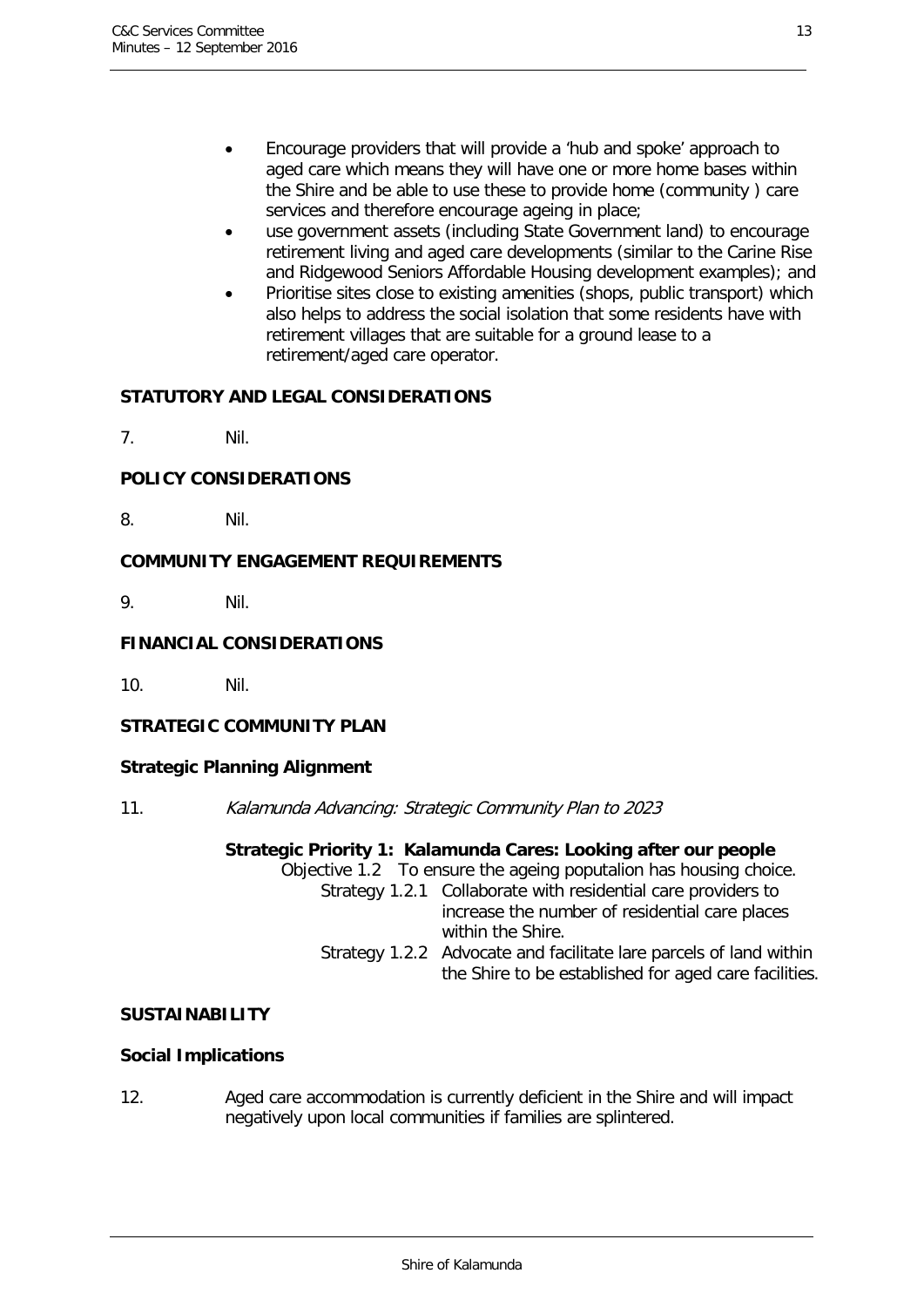## **Economic Implications**

13. Nil.

#### **Environmental Implications**

14. Aged care facilities often require large land parcels which can tend to have impacts upon the natural environments.

#### **RISK MANAGEMENT CONSIDERATIONS**

| 15. | <b>Risk</b>                                            | Likelihood | Consequence | Rating | <b>Action/Strategy</b>                                                                |
|-----|--------------------------------------------------------|------------|-------------|--------|---------------------------------------------------------------------------------------|
|     | Ongoing<br>deficiency in<br>aged care<br>accommodation | Likely     | Major       | High   | Ensure the Aged<br>Accommodation<br>Strategy is closely<br>monitored and<br>actioned. |

#### **OFFICER COMMENT**

16. The Shire of Kalamunda has been actively pursuing increases in aged care accommodation provision within the Shire since 2008. On many occasions over this time the Council has considered its role in achieving this outcome. The Aged Care Accommodation Strategy 2016 provides Council with adequate information to provide strategic direction to support the delivery of aged care accommodation in the current environment.

#### **Voting Requirements: Simple Majority**

## **OFFICER RECOMMENDATION (C&C 35/2016)**

That Council:

- 1. Accepts the recommendations of the Shire of Kalamunda Aged Accommodation Strategy 2016 shown as Attachment 1.
- 2. Request the Chief Executive Officer provides copies of the Shire of Kalamunda Aged Accommodation Strategy 2016 to the Kalamunda Aged Care Advisory Committee for their information.

Moved: **Cr John Giardina**

Seconded: **Cr Tracy Destree**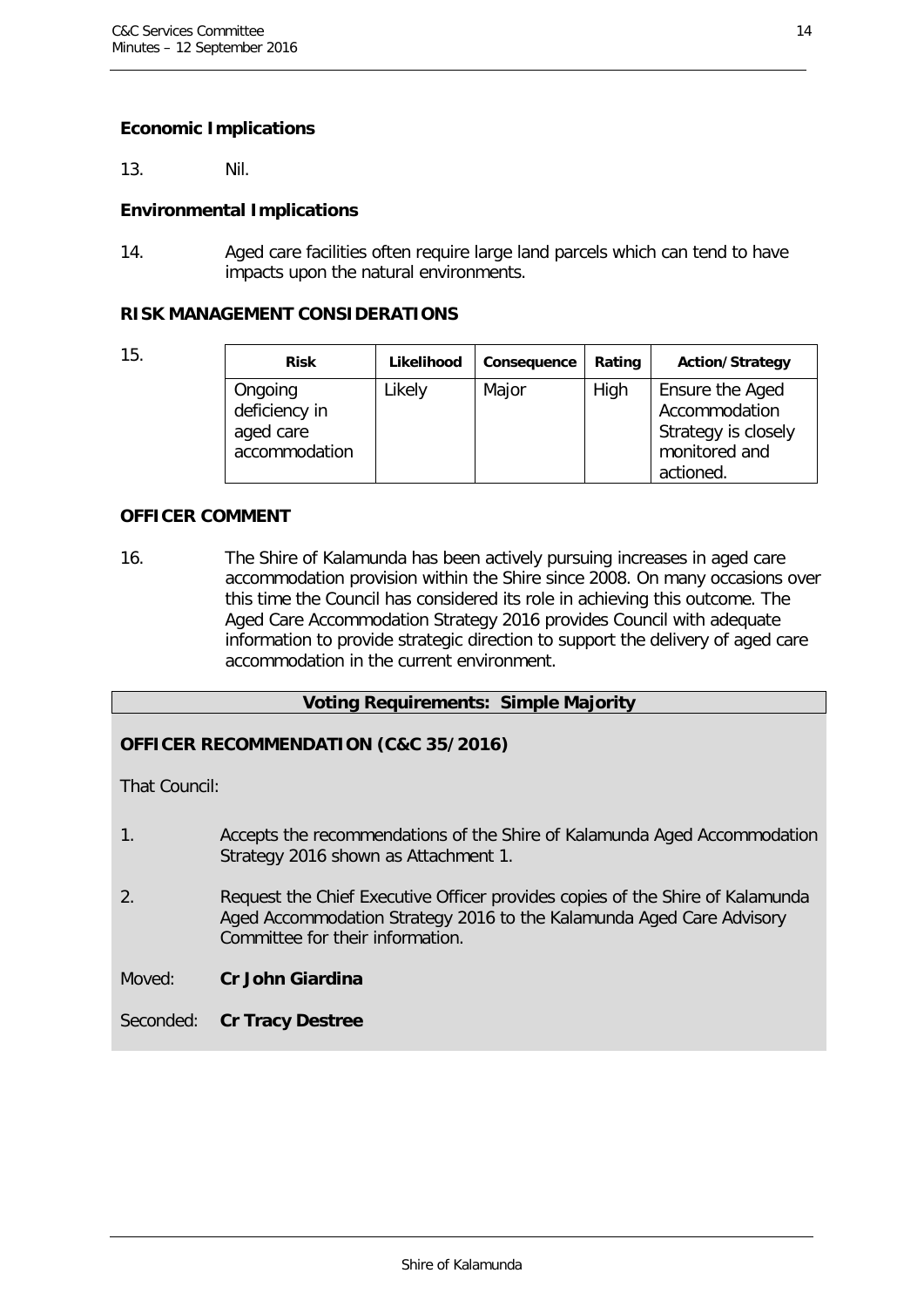Cr Tracy Destree proposed an amendment to the recommendation, a mover and seconder were found for the substantive motion and then the amendment was heard. The mover of the substantive motion accepted the amendment and therefore the vote took place.

## **Voting Requirements: Simple Majority**

## **COMMITTEE RECOMMENDATION TO COUNCIL (C&C 35/2016)**

That Council:

- 1. Notes the recommendations of the Shire of Kalamunda Aged Accommodation Strategy 2016 shown as Attachment 1.
- 2. Request the Chief Executive Officer provides copies of the Shire of Kalamunda Aged Accommodation Strategy 2016 to the Kalamunda Aged Care Advisory Committee for its advice prior to Councils consideration.
- Moved: **Cr John Giardina**
- Seconded: **Cr Tracy Destree**
- Vote: **CARRIED UNANIMOUSLY (11/0)**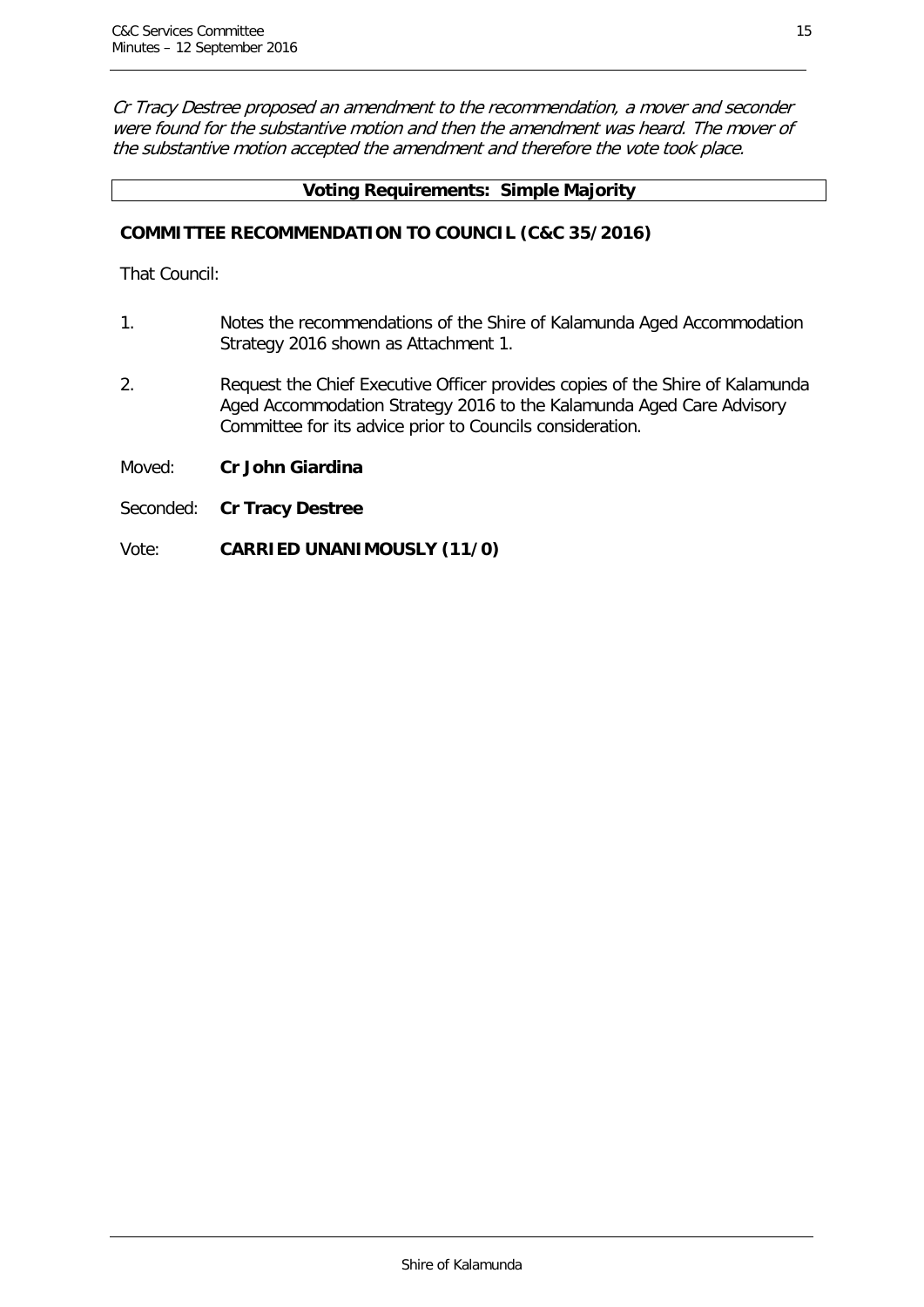# **Attachment 1**

Aged Accommodation Strategy 2016 – Shire of Kalamunda [Click HERE to go directly to the document](http://www.kalamunda.wa.gov.au/files/7580ef26-0acb-48ea-bd21-a67a010b205f/Item-35-Att-1-CC-12-September-2016.pdf)